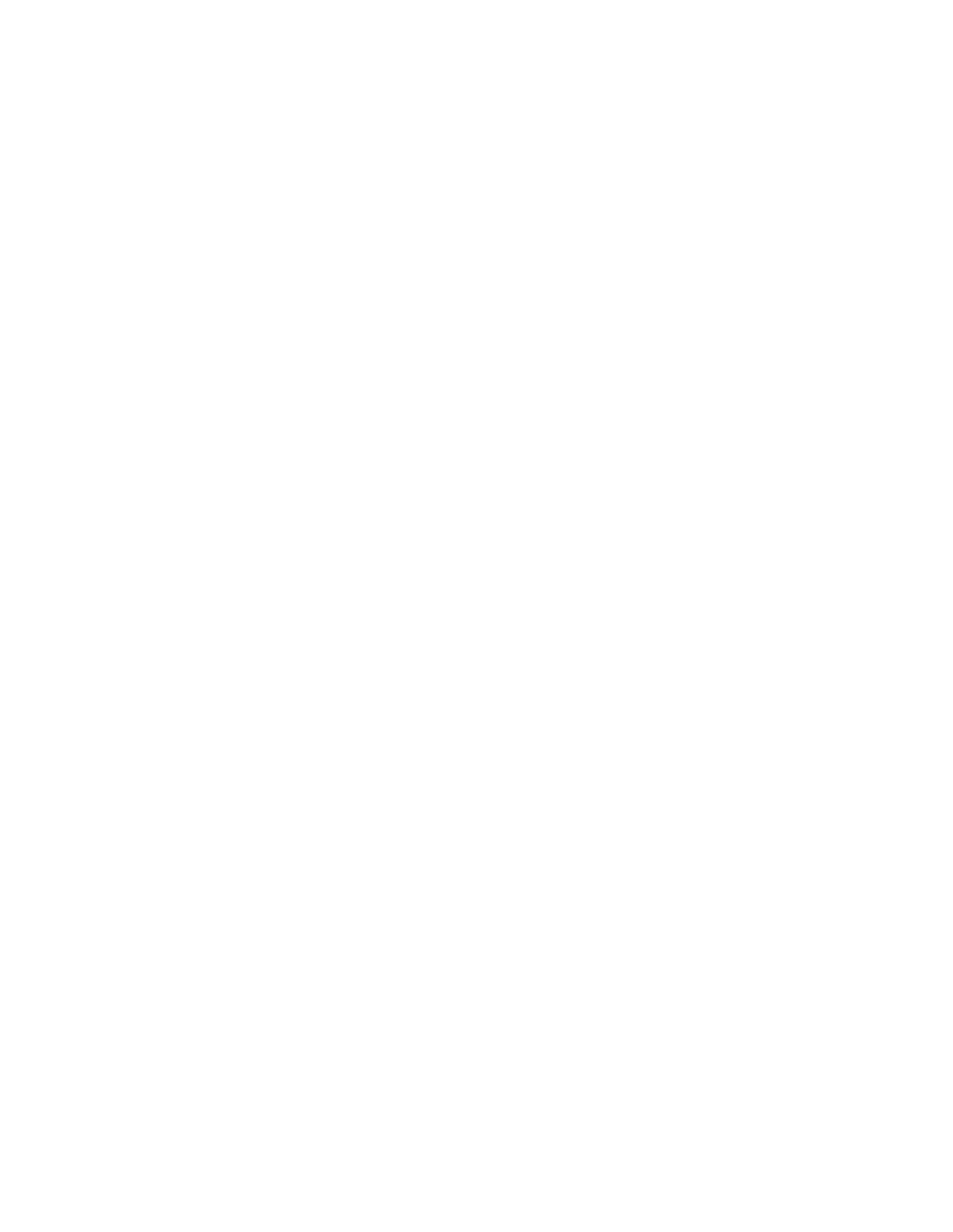# **HOUSE BILL 1299** \_\_\_\_\_\_\_\_\_\_\_\_\_\_\_\_\_\_\_\_\_\_\_\_\_\_\_\_\_\_\_\_\_\_\_\_\_\_\_\_\_\_\_\_\_\_\_

\_\_\_\_\_\_\_\_\_\_\_\_\_\_\_\_\_\_\_\_\_\_\_\_\_\_\_\_\_\_\_\_\_\_\_\_\_\_\_\_\_\_\_\_\_\_\_

#### AS AMENDED BY THE SENATE

Passed Legislature - 1991 Regular Session

#### **State of Washington 52nd Legislature 1991 Regular Session**

**By** Representatives Phillips, Holland, Wang, Horn, Fraser, Ballard, Rust, Brumsickle, Leonard, Tate, Pruitt, Haugen, May, Nelson, Bowman, O'Brien, Nealey, Heavey, D. Sommers, Belcher, Broback, Jacobsen, Ferguson, Morris, Winsley, Appelwick, Van Luven, Franklin, Wynne, H. Sommers, Neher, Wineberry, Mitchell, Ogden, Edmondson, Spanel, Forner, Casada, Wood, Mielke, P. Johnson, Kremen, Dorn, Paris, Wilson, Fuhrman, Lisk, Zellinsky, Vance, Hochstatter, Cooper, Betrozoff, Schmidt, Brough, Chandler, Miller, McLean, R. King, Jones, Silver, Dellwo, Rayburn, H. Myers, Bray, Roland, Valle, Basich, Hine, Scott and Anderson.

Read first time January 25, 1991. Referred to Committee on Revenue.

 AN ACT Relating to increasing the maximum income limits for retired persons' property tax exemptions to twenty-two thousand dollars per year and for retired persons' property tax deferrals to thirty thousand dollars per year; amending RCW 84.38.020, 84.38.030, 84.36.381, and 84.36.383; creating a new section; and declaring an emergency.

6 BE IT ENACTED BY THE LEGISLATURE OF THE STATE OF WASHINGTON:

7 **Sec. 1.** RCW 84.38.020 and 1984 c 220 s 20 are each amended to read 8 as follows:

9 Unless a different meaning is plainly required by the context, the 10 following words and phrases as hereinafter used in this chapter shall 11 have the following meanings:

12 (1) "Claimant" means a person who ((is receiving a property tax 13 exemption under RCW 84.36.381 through 84.36.389 and who)) either elects 14 or is required under RCW 84.64.030 or 84.64.050 to defer payment of the 15 special assessments and/or real property taxes accrued on ((his)) the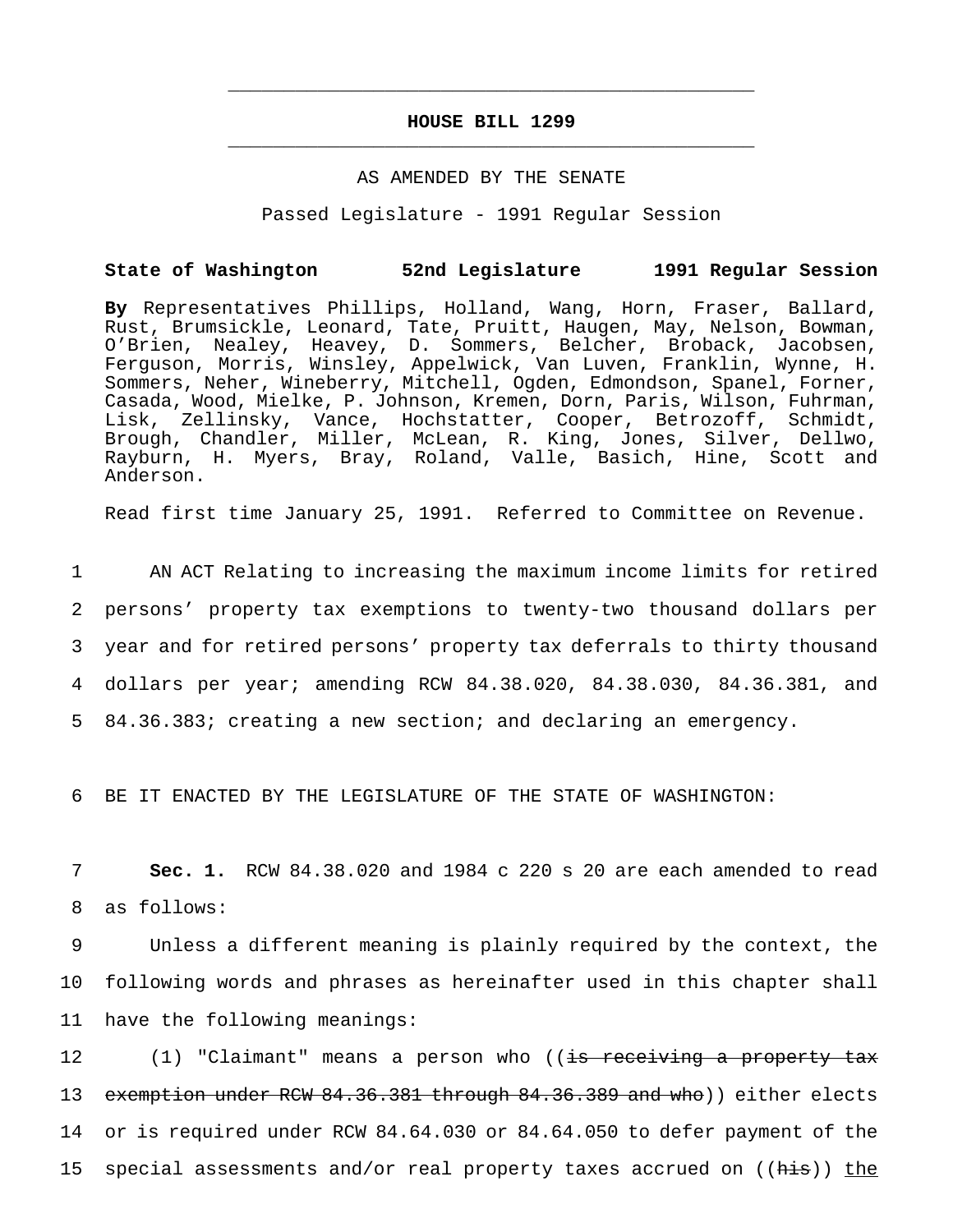1 claimant's residence by filing a declaration to defer as provided by this chapter.

 When two or more individuals of a household file or seek to file a declaration to defer, they may determine between them as to who the claimant shall be.

(2) "Department" means the state department of revenue.

 (3) "Equity value" means the amount by which the fair market value of a residence as determined from the records of the county assessor exceeds the total amount of any liens or other obligations against the property.

 (4) "Special assessment" means the charge or obligation imposed by a city, town, county, or other municipal corporation upon property specially benefited by a local improvement, including assessments under chapters 35.44, 36.88, 36.94, 53.08, 54.16, 56.20, 57.16, 86.09, and 87.03 RCW and any other relevant chapter.

 (5) "Real property taxes" means ad valorem property taxes levied on a residence in this state in the preceding calendar year.

 **Sec. 2.** RCW 84.38.030 and 1988 c 222 s 11 are each amended to read as follows:

 A claimant may defer payment of special assessments and/or real 21 property taxes on ((his property that is receiving an exemption under 22 RCW 84.36.381 through 84.36.389 on)) up to eighty percent of the amount 23 of ((his)) the claimant's equity value in ((said property)) the 24 claimant's residence if the following conditions are met:

25 (1) The claimant must meet all requirements for an exemption for the residence under RCW 84.36.381, other than the income limits.

 (2) The claimant must have a combined disposable income, as defined in RCW 84.36.383, of thirty thousand dollars or less.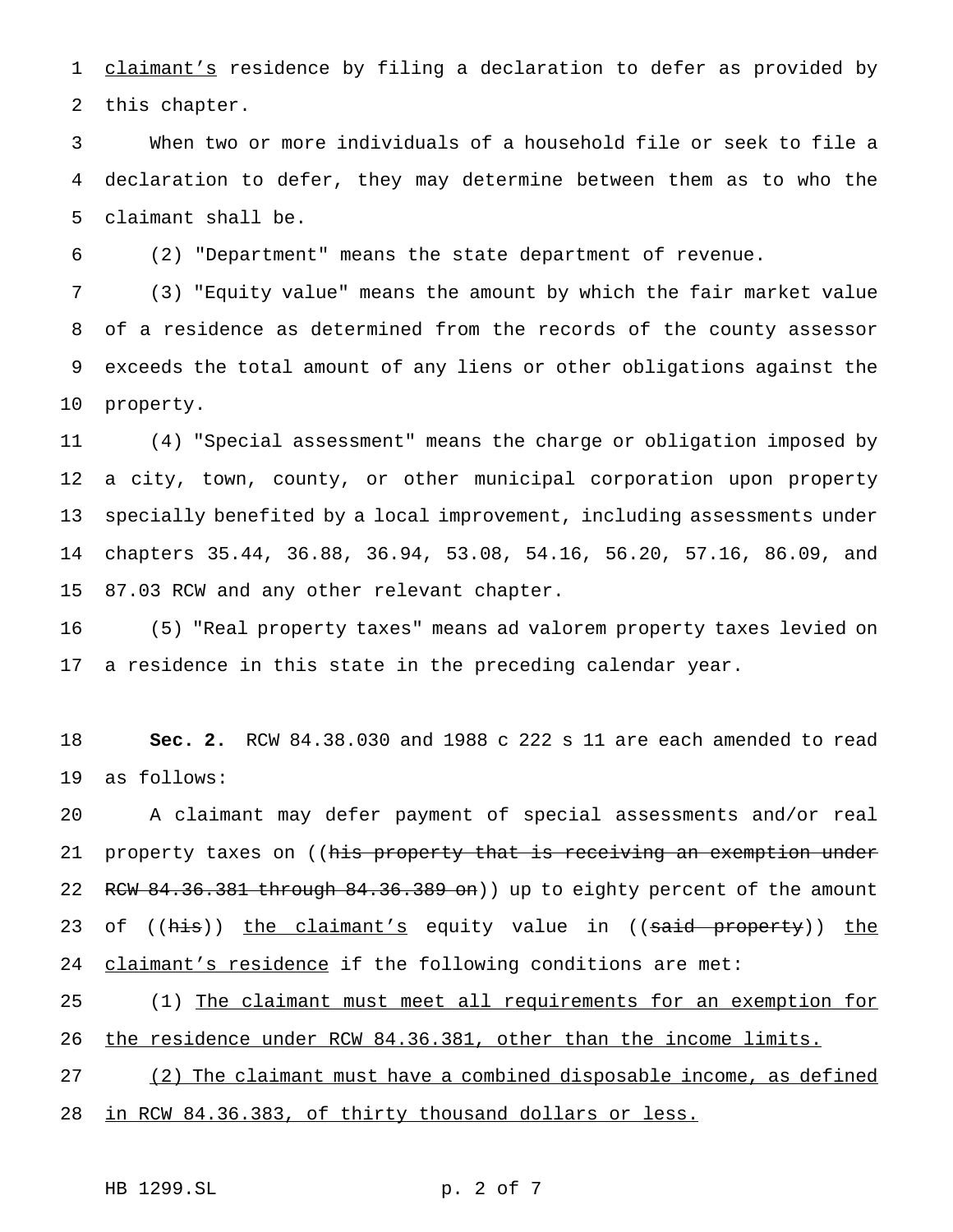(3) The claimant must have owned, at the time of filing, the residence on which the special assessment and/or real property taxes have been imposed. For purposes of this subsection, a residence owned by a marital community or owned by cotenants shall be deemed to be owned by each spouse or cotenant. A claimant who has only a share ownership in cooperative housing, a life estate, a lease for life, or a revocable trust does not satisfy the ownership requirement.

 $((+2))$   $(4)$  The claimant must have and keep in force fire and casualty insurance in sufficient amount to protect the interest of the state in the claimant's equity value: PROVIDED, That if the claimant fails to keep fire and casualty insurance in force to the extent of the state's interest in the claimant's equity value, the amount deferred shall not exceed one hundred percent of the claimant's equity value in the land or lot only.

15  $((+3))$   $(5)$  In the case of special assessment deferral, the claimant must have opted for payment of such special assessments on the installment method if such method was available.

 **Sec. 3.** RCW 84.36.381 and 1987 c 301 s 1 are each amended to read as follows:

 A person shall be exempt from any legal obligation to pay all or a portion of the amount of excess and regular real property taxes due and payable in the year following the year in which a claim is filed, and thereafter, in accordance with the following:

 (1) The property taxes must have been imposed upon a residence which was occupied by the person claiming the exemption as a principal place of residence as of January 1st of the year for which the exemption is claimed: PROVIDED, That any person who sells, transfers, or is displaced from his or her residence may transfer his or her exemption status to a replacement residence, but no claimant shall

p. 3 of 7 HB 1299.SL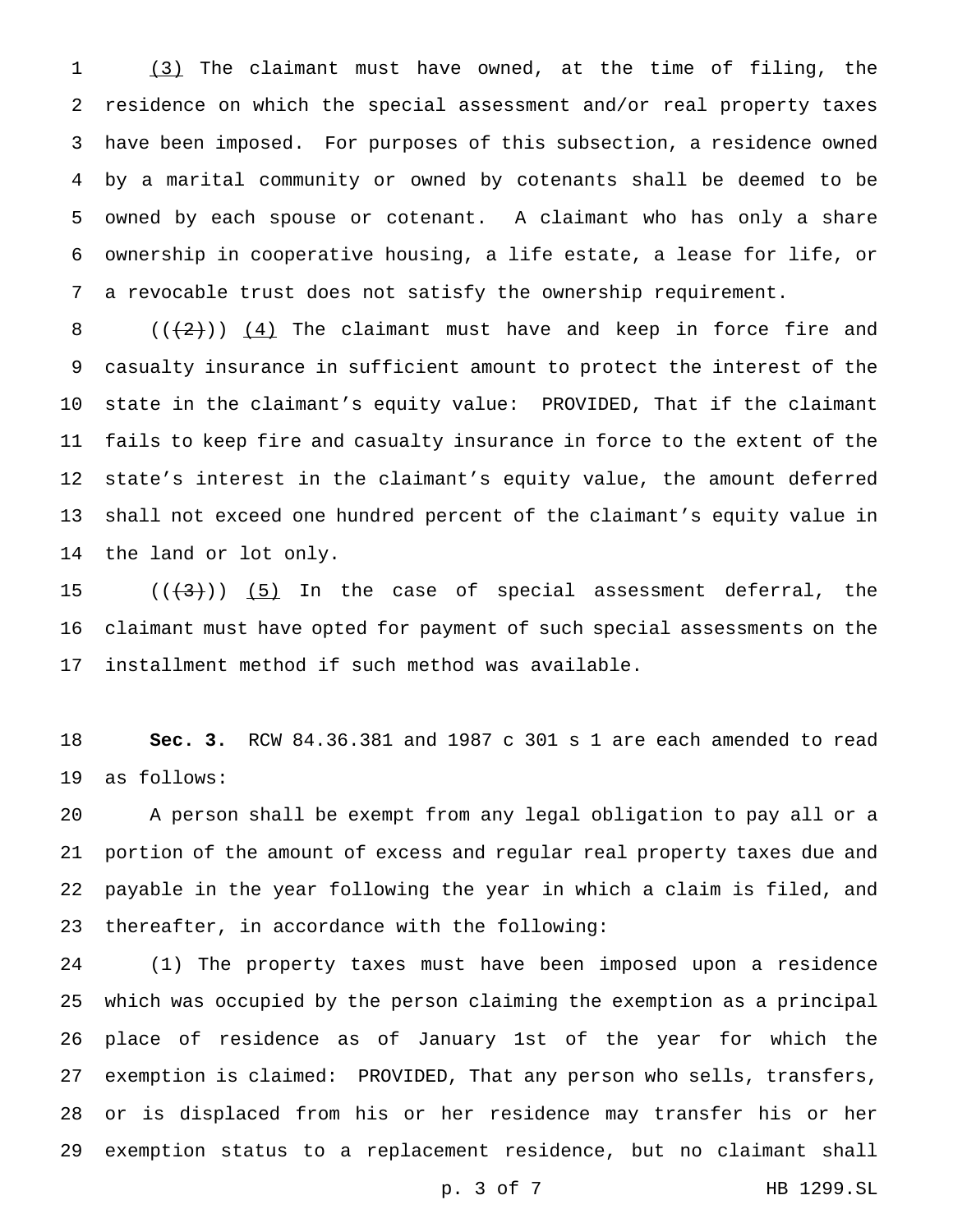receive an exemption on more than one residence in any year: PROVIDED FURTHER, That confinement of the person to a hospital or nursing home shall not disqualify the claim of exemption if the residence is temporarily unoccupied or if the residence is occupied by a spouse and/or a person financially dependent on the claimant for support;

 (2) The person claiming the exemption must have owned, at the time of filing, in fee, as a life estate, or by contract purchase, the residence on which the property taxes have been imposed or if the person claiming the exemption lives in a cooperative housing association, corporation, or partnership, such person must own a share therein representing the unit or portion of the structure in which he or she resides. For purposes of this subsection, a residence owned by a marital community or owned by cotenants shall be deemed to be owned by each spouse or cotenant, and any lease for life shall be deemed a life estate;

16 (3) The person claiming the exemption must ((have been)) be sixty-17 one years of age or older on ((January 1st)) December 31st of the year in which the exemption claim is filed, or must have been, at the time of filing, retired from regular gainful employment by reason of physical disability: PROVIDED, That any surviving spouse of a person who was receiving an exemption at the time of the person's death shall qualify if the surviving spouse is fifty-seven years of age or older 23 and otherwise meets the requirements of this section;

 (4) The amount that the person shall be exempt from an obligation to pay shall be calculated on the basis of combined disposable income, as defined in RCW 84.36.383. If the person claiming the exemption was retired for two months or more of the preceding year, the combined disposable income of such person shall be calculated by multiplying the average monthly combined disposable income of such person during the months such person was retired by twelve.

HB 1299.SL p. 4 of 7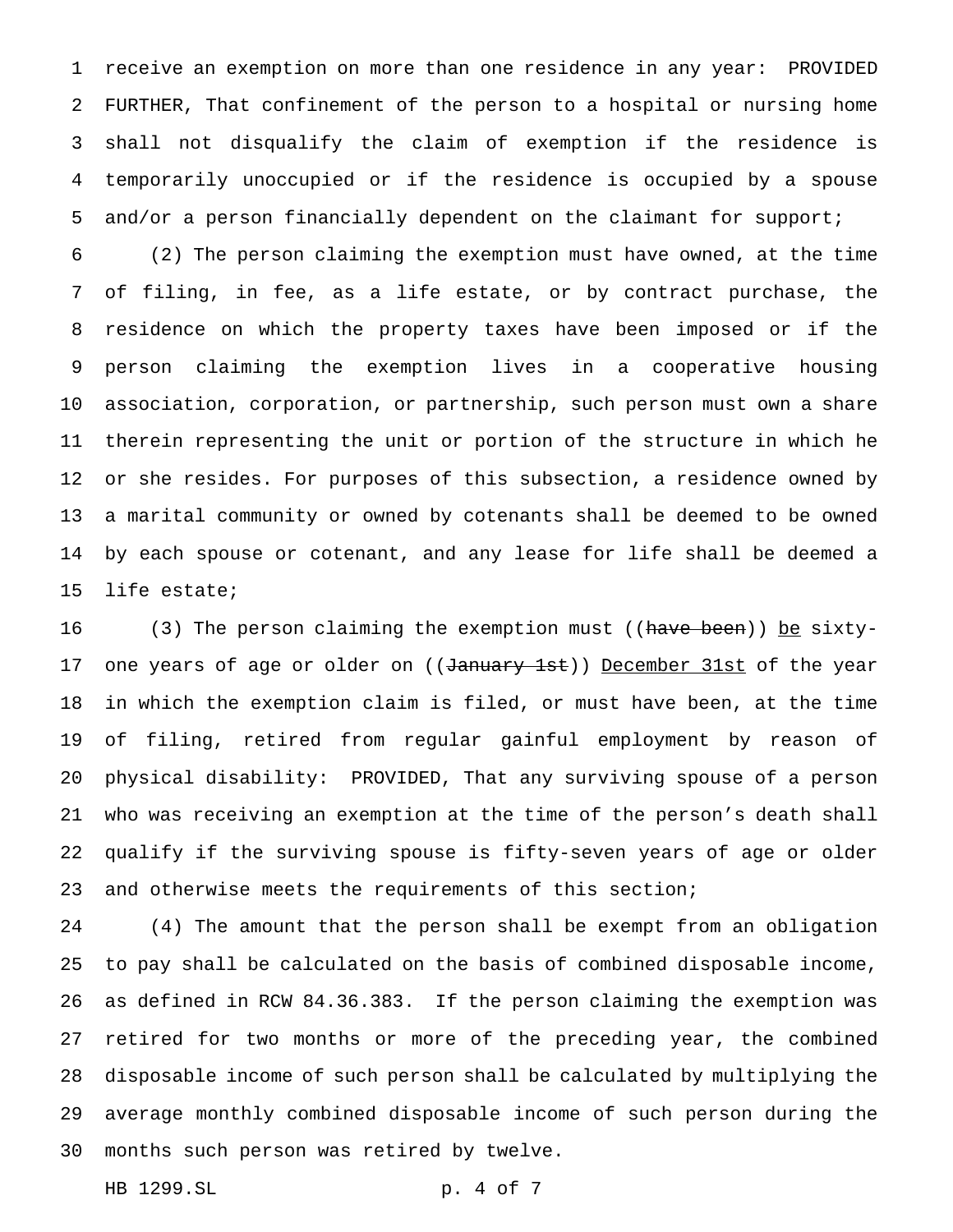(5) (a) A person who otherwise qualifies under this section and has a combined disposable income of eighteen thousand dollars or less shall 3 be exempt from all excess property taxes; and

 (b)(i) A person who otherwise qualifies under this section and has a combined disposable income of fourteen thousand dollars or less but greater than twelve thousand dollars shall be exempt from all regular property taxes on the greater of twenty-four thousand dollars or thirty percent of the valuation of his or her residence, but not to exceed forty thousand dollars of the valuation of his or her residence; or (ii) A person who otherwise qualifies under this section and has a combined disposable income of twelve thousand dollars or less shall be exempt from all regular property taxes on the greater of twenty-eight thousand dollars or fifty percent of the valuation of his or her residence.

 **Sec. 4.** RCW 84.36.383 and 1991 c \_\_ s 1 (HB 1642) are each amended to read as follows:

 As used in RCW 84.36.381 through 84.36.389, except where the context clearly indicates a different meaning:

 (1) The term "residence" shall mean a single family dwelling unit whether such unit be separate or part of a multiunit dwelling, including the land on which such dwelling stands not to exceed one acre. The term shall also include a share ownership in a cooperative housing association, corporation, or partnership if the person claiming exemption can establish that his or her share represents the specific unit or portion of such structure in which he or she resides. The term shall also include a single family dwelling situated upon lands the fee of which is vested in the United States or any instrumentality thereof including an Indian tribe or in the state of Washington, and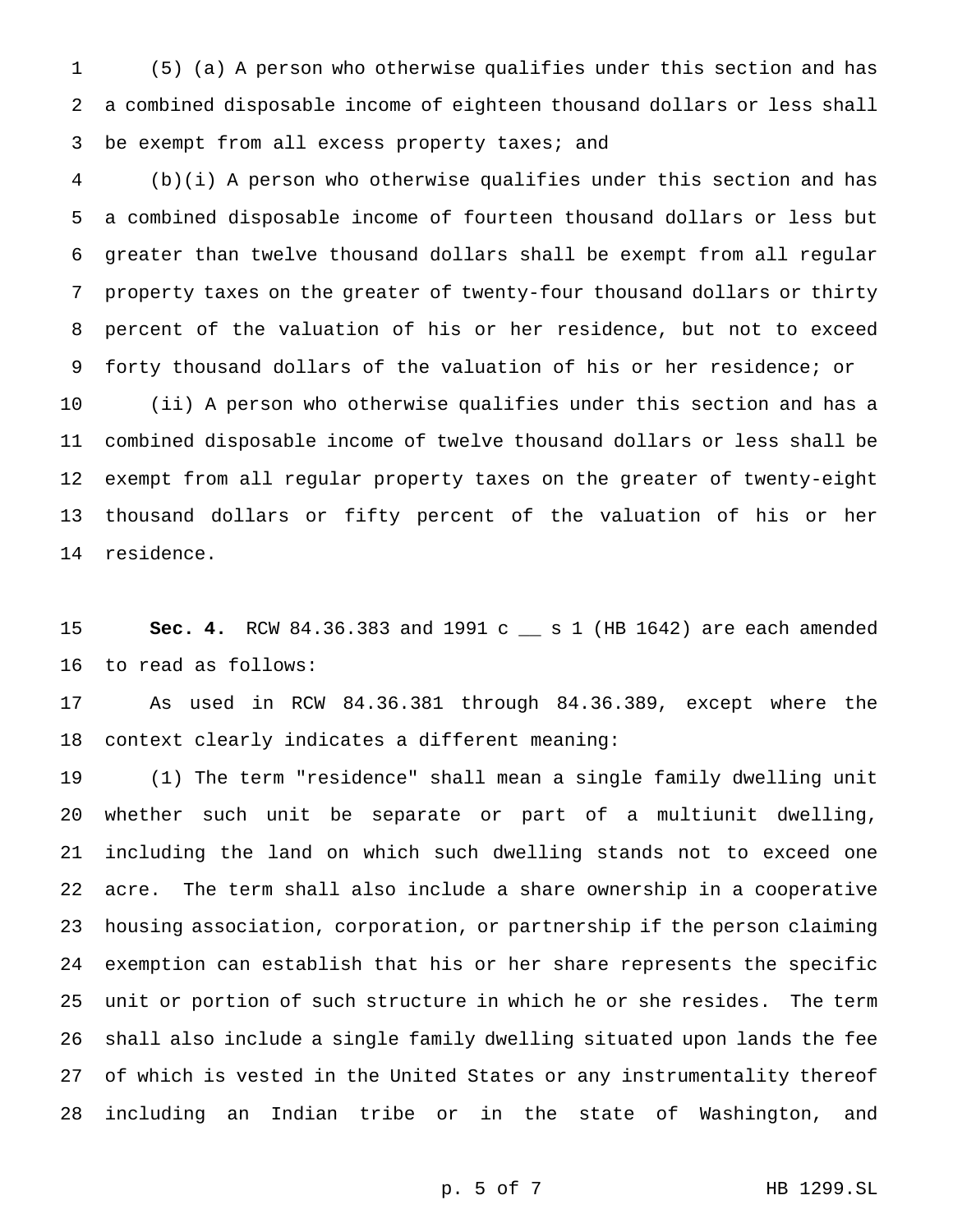notwithstanding the provisions of RCW 84.04.080, 84.04.090 or 84.40.250, such a residence shall be deemed real property.

 (2) The term "real property" shall also include a mobile home which has substantially lost its identity as a mobile unit by virtue of its being fixed in location upon land owned or leased by the owner of the mobile home and placed on a foundation (posts or blocks) with fixed pipe, connections with sewer, water, or other utilities: PROVIDED, That a mobile home located on land leased by the owner of the mobile home shall be subject, for tax billing, payment, and collection purposes, only to the personal property provisions of chapter 84.56 RCW and RCW 84.60.040.

 (3) The term "preceding calendar year" shall mean the calendar year preceding the year in which the claim for exemption is to be made.

(4) "Department" shall mean the state department of revenue.

 (5) "Combined disposable income" means the disposable income of the person claiming the exemption, plus the disposable income of his or her spouse, and the disposable income of each cotenant occupying the residence for the preceding calendar year, less amounts paid by the person claiming the exemption or his or her spouse during the previous 20 year for the treatment or care of either person received in the home or in a nursing home.

 (6) "Disposable income" means adjusted gross income as defined in the federal internal revenue code, as amended prior to January 1, 1989, or such subsequent date as the director may provide by rule consistent with the purpose of this section, plus all of the following items to the extent they are not included in or have been deducted from adjusted gross income:

 (a) Capital gains, other than nonrecognized gain on the sale of a principal residence under section 1034 of the federal internal revenue code, or gain excluded from income under section 121 of the federal HB 1299.SL p. 6 of 7